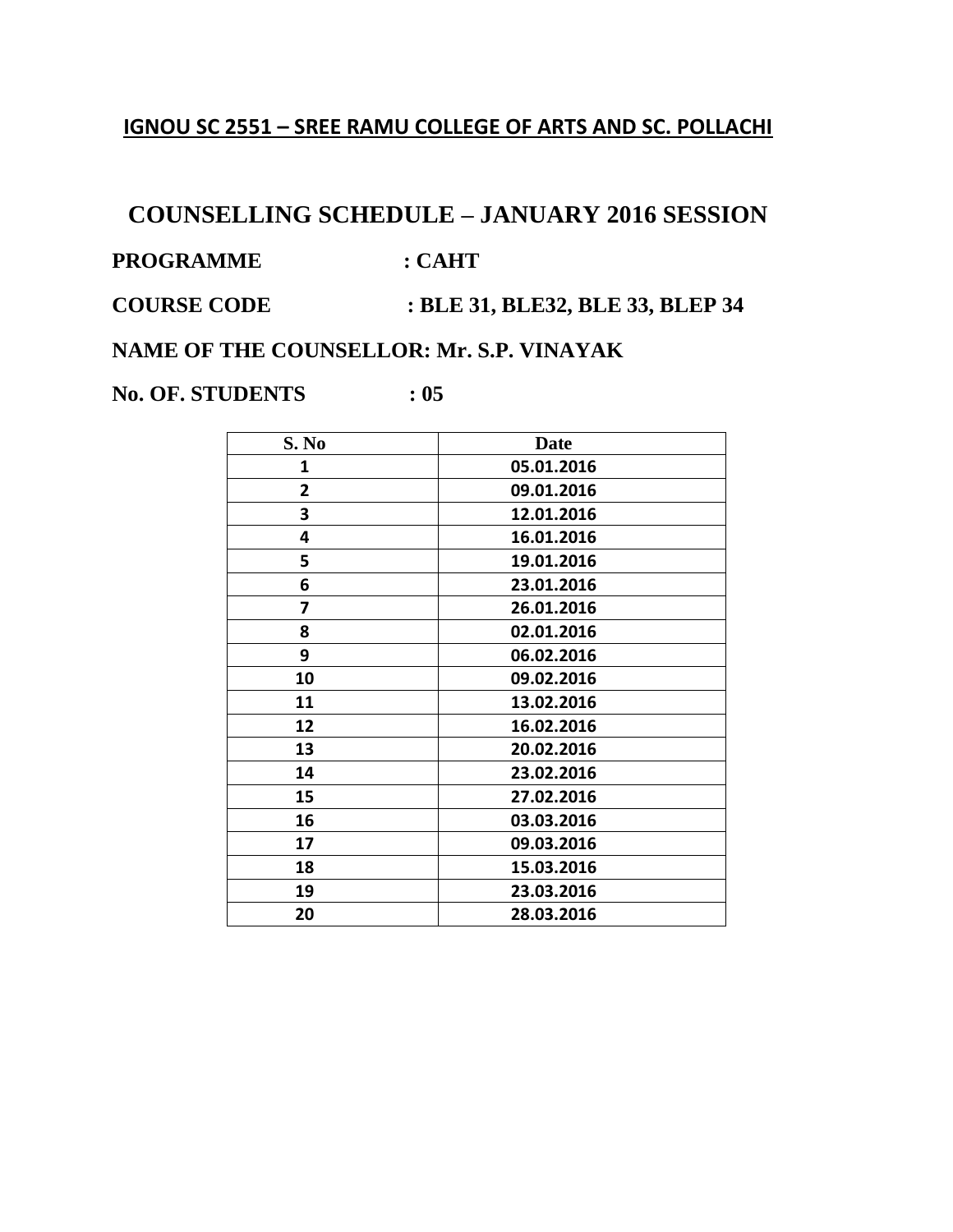**PROGRAMME : CIG**

**COUIRSE CODE : NES 101, NES 102, NES 103, NES 104**

**NAME OF THE COUNSELLOR: Ms. M. JOTHILAKSHMI**

**No. OF. STUDENTS : 40** 

| S. No | Date       |
|-------|------------|
| 1     | 05.01.2016 |
| 2     | 09.01.2016 |
| 3     | 12.01.2016 |
| 4     | 16.01.2016 |
| 5     | 19.01.2016 |
| 6     | 23.01.2016 |
| 7     | 26.01.2016 |
| 8     | 02.01.2016 |
| 9     | 06.02.2016 |
| 10    | 09.02.2016 |
| 11    | 13.02.2016 |
| 12    | 16.02.2016 |
| 13    | 20.02.2016 |
| 14    | 23.02.2016 |
| 15    | 27.02.2016 |
| 16    | 03.03.2016 |
| 17    | 09.03.2016 |
| 18    | 15.03.2016 |
| 19    | 23.03.2016 |
| 20    | 28.03.2016 |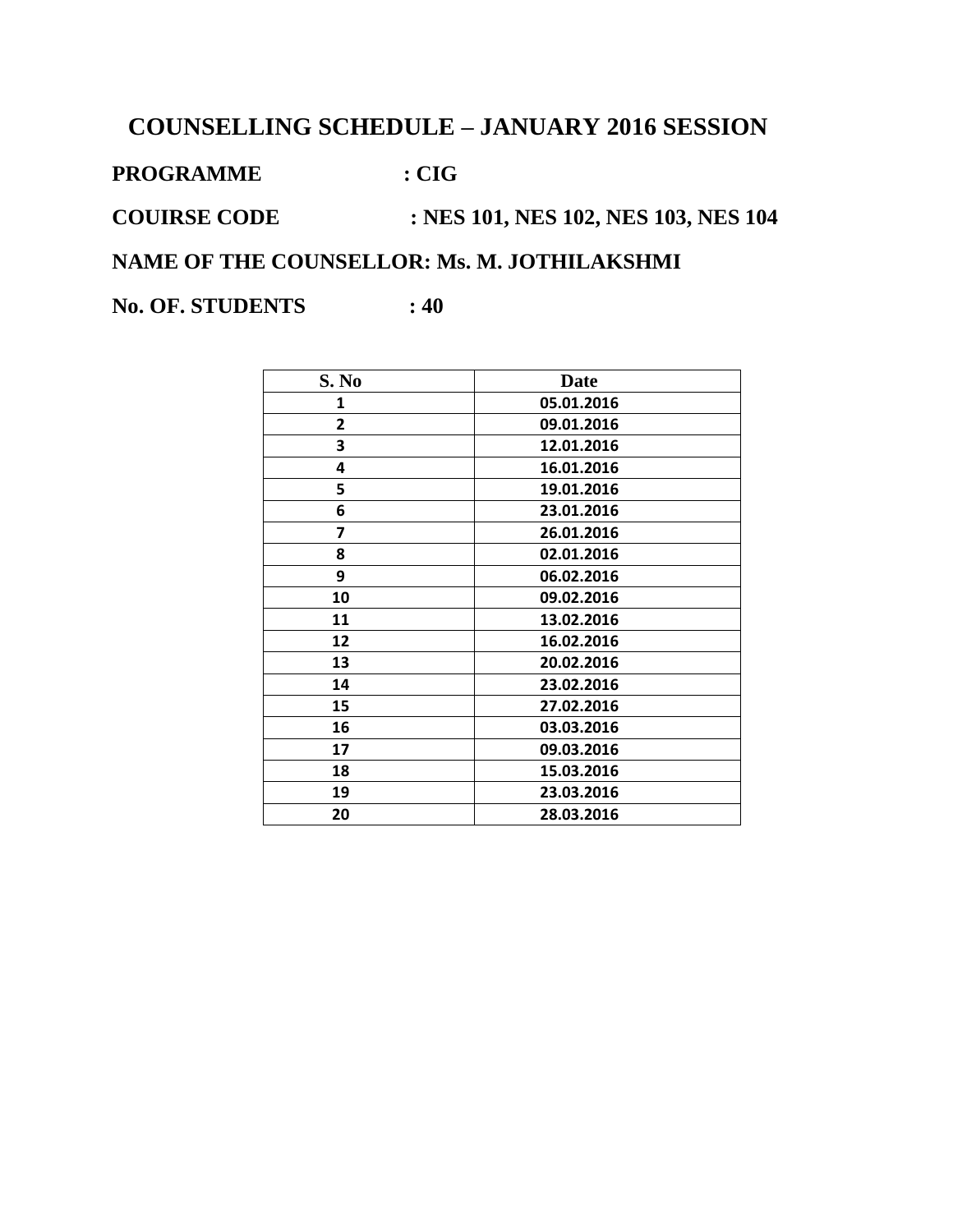PROGRAMME : CFN

**COURSE CODE : CFN-1, CFN-2, CFN-3**

**NAME OF THE COUNSELLOR: Ms. V. MALATHI**

**No. of STUDENTS : 09**

| S.No           | <b>Date</b> |
|----------------|-------------|
| $\mathbf{1}$   | 05.01.2016  |
| $\overline{2}$ | 09.01.2016  |
| 3              | 12.01.2016  |
| 4              | 16.01.2016  |
| 5              | 19.01.2016  |
| 6              | 23.01.2016  |
| $\overline{7}$ | 26.01.2016  |
| 8              | 02.02.2016  |
| 9              | 06.02.2016  |
| 10             | 09.02.2016  |
| 11             | 13.02.2016  |
| 12             | 16.01.2016  |
| 13             | 20.02.2016  |
| 14             | 23.02.2016  |
| 15             | 27.02.2016  |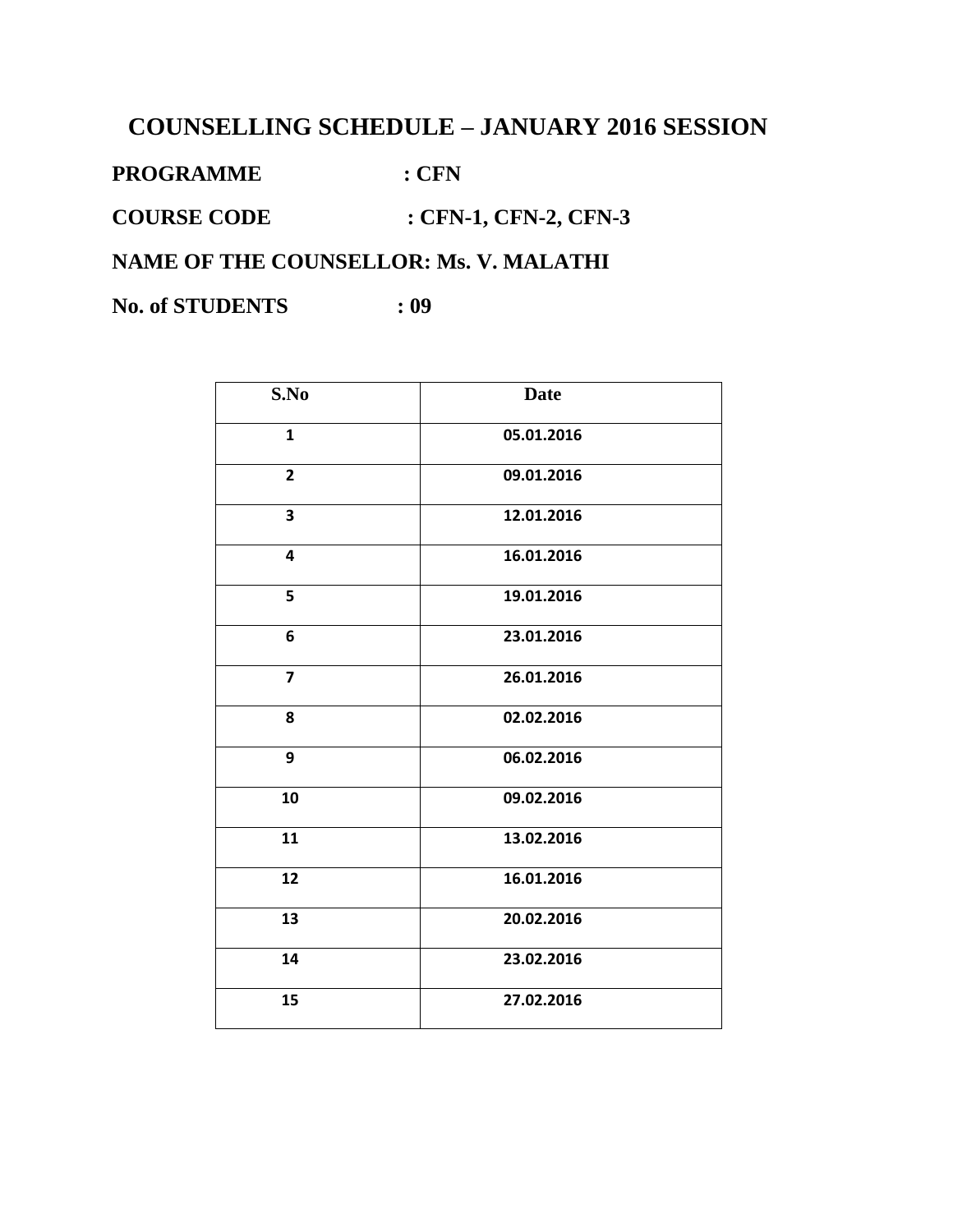PROGRAMME : CFE

**COURSE CODE : BEG 4, BEG 5, BEG 6.**

**NAME OF THE COUNSELLOR: J.JAYANTHI**

**No. of STUDENTS : 16** 

| S.No                    | <b>Date</b> |
|-------------------------|-------------|
| $\mathbf{1}$            | 05.01.2016  |
| $\overline{2}$          | 09.01.2016  |
| 3                       | 12.01.2016  |
| 4                       | 16.01.2016  |
| 5                       | 19.01.2016  |
| 6                       | 23.01.2016  |
| $\overline{\mathbf{z}}$ | 26.01.2016  |
| 8                       | 02.02.2016  |
| 9                       | 06.02.2016  |
| 10                      | 09.02.2016  |
| 11                      | 13.02.2016  |
| 12                      | 16.01.2016  |
| 13                      | 20.02.2016  |
| 14                      | 23.02.2016  |
| 15                      | 27.02.2016  |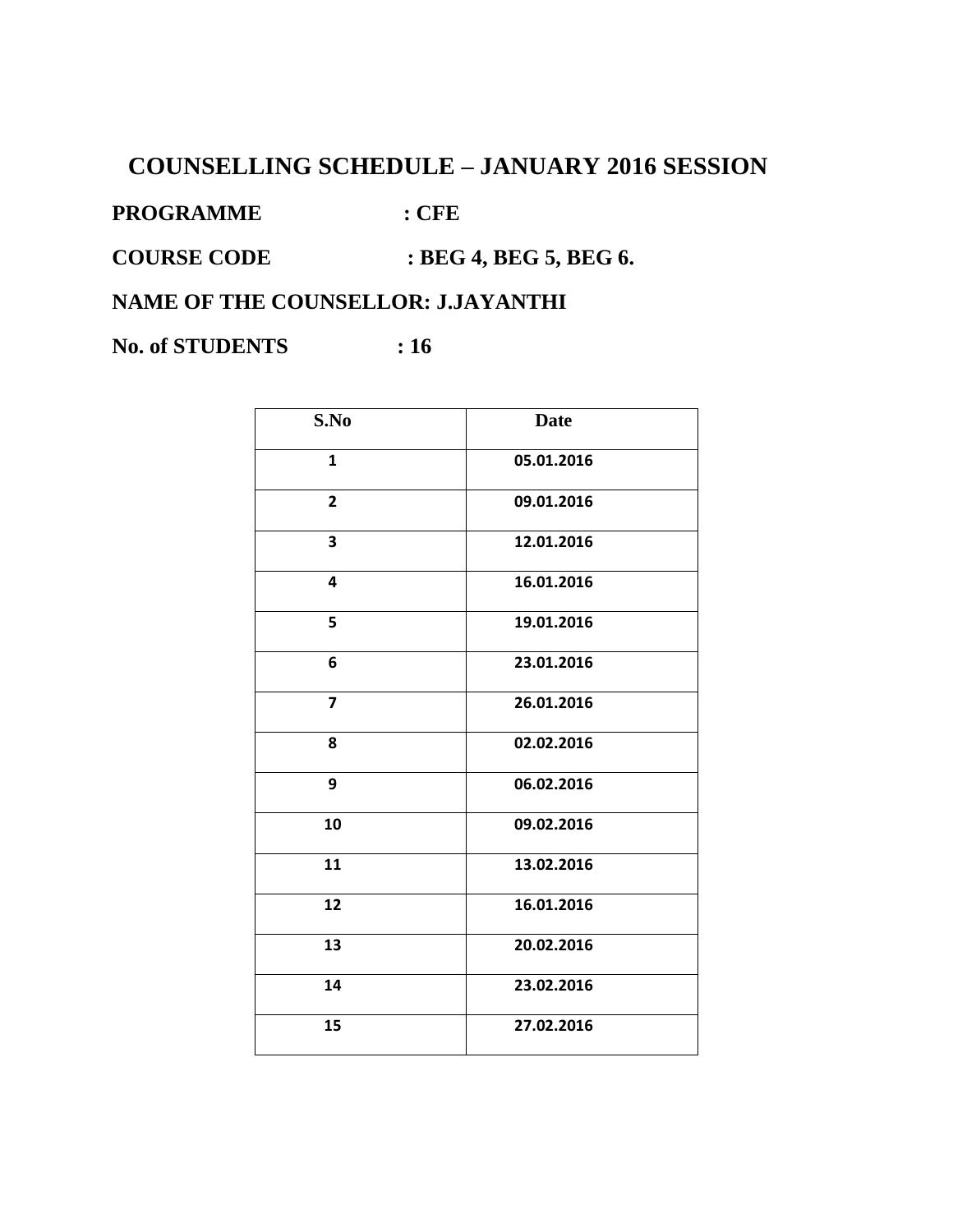PROGRAMME : CPVE

**COUIRSE CODE : BEDS 1, BEDS 2, BEDS 3,BEDS 4**

**NAME OF THE COUNSELLOR: Mr. K. PADMANABAN**

**No. of. STUDENTS : 07**

| S. No        | Date       |
|--------------|------------|
| 1            | 05.01.2016 |
| $\mathbf{2}$ | 09.01.2016 |
| 3            | 12.01.2016 |
| 4            | 16.01.2016 |
| 5            | 19.01.2016 |
| 6            | 23.01.2016 |
| 7            | 26.01.2016 |
| 8            | 02.01.2016 |
| 9            | 06.02.2016 |
| 10           | 09.02.2016 |
| 11           | 13.02.2016 |
| 12           | 16.02.2016 |
| 13           | 20.02.2016 |
| 14           | 23.02.2016 |
| 15           | 27.02.2016 |
| 16           | 03.03.2016 |
| 17           | 09.03.2016 |
| 18           | 15.03.2016 |
| 19           | 23.03.2016 |
| 20           | 28.03.2016 |